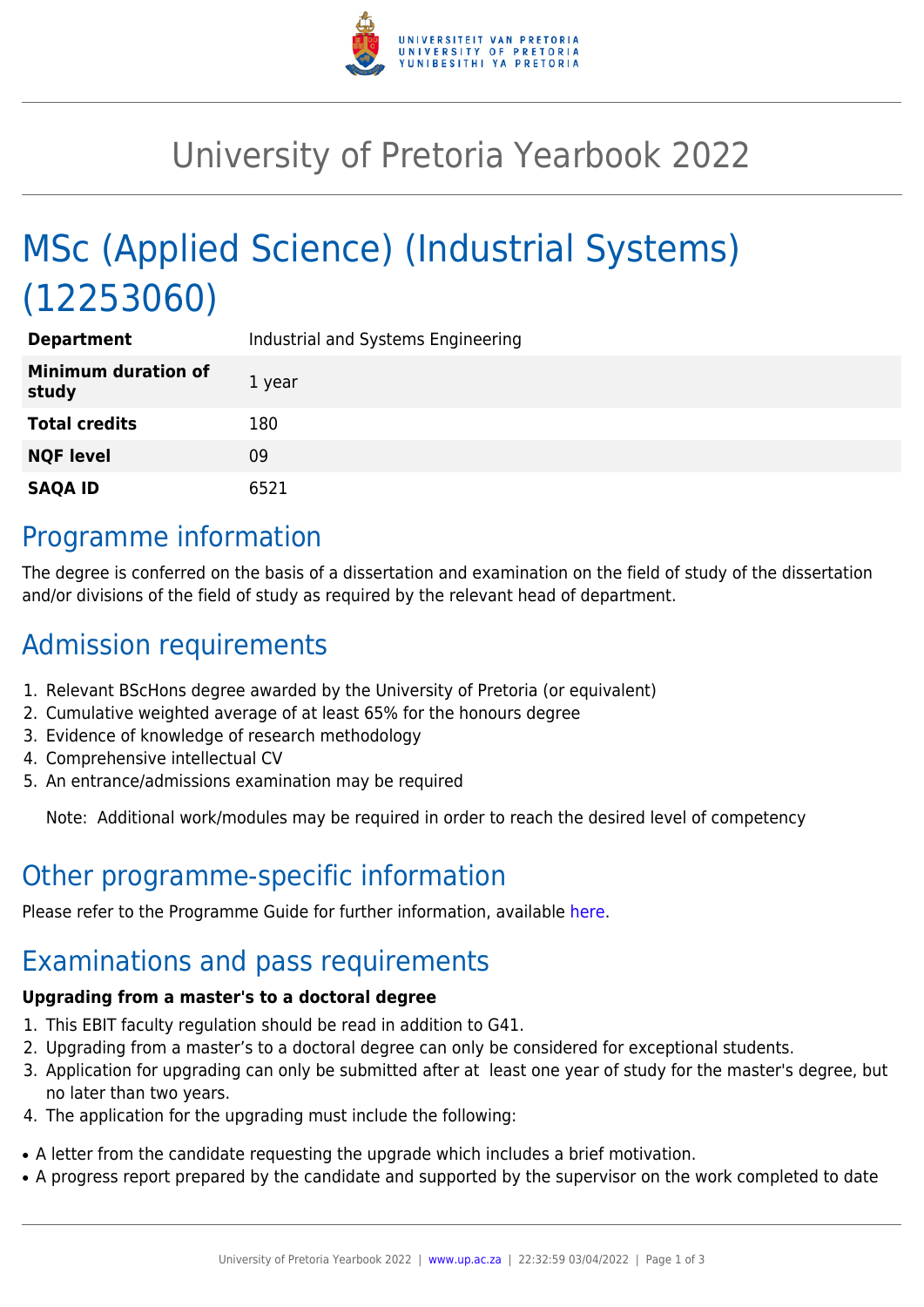

for the master's degree. The report must provide proof that the results obtained thus far are of such standard and scientific importance that it justifies its converting to a doctoral degree.

- All details regarding presentations during conferences and accepted publication(s) in internationally accredited and high impact journals must be provided in full.
- 5. A detailed explanation by the candidate of the intended doctoral project with an indication of the objectives of the project, methodology and the outcomes he or she intends to achieve with the project.
- 6. A recommendation of the supervisor with specific comment on the ability of the applicant as potential doctoral candidate as well as on the expediency and feasibility of the upgrading.
- 7. A report from at least one external referent. The supervisor should forward 2 nominations to the head of the relevant department for recommendation to the DD Research and Postgraduate studies who will appoint one referent.
- 8. A minimum of one journal article, where the candidate is the first author, in a high-impact accredited journal with an explanation by the supervisor with respect to the specific contribution made by the candidate.
- 9. A recommendation by the head of department.